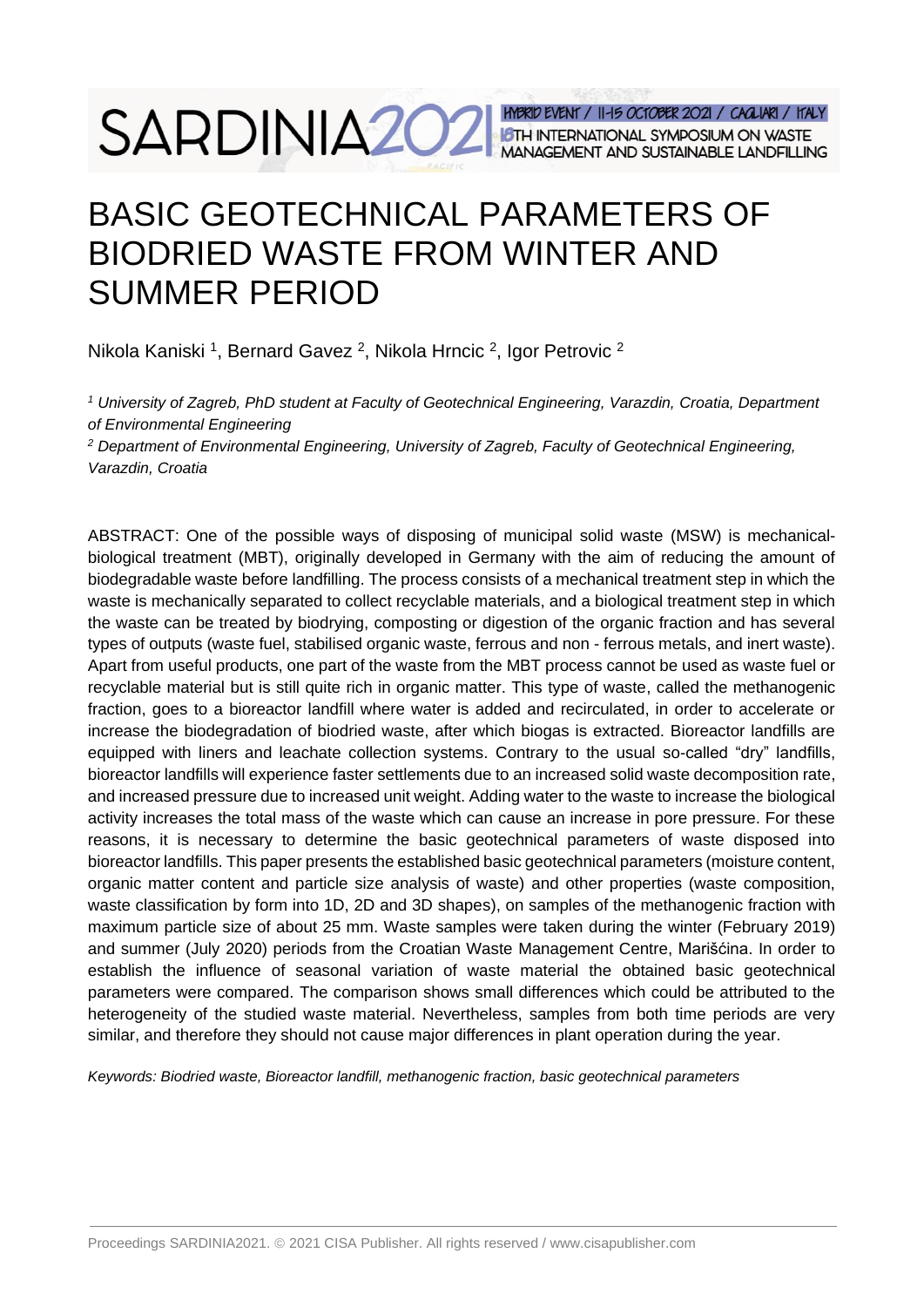#### **1. INTRODUCTION**

In accordance with the Waste Framework Directive 2008/98/EC implemented by the Government of the Republic of Croatia, the concept of waste management hierarchy is prescribed in which the most desirable option is waste prevention, and the least desirable option is landfilling. Between these two possibilities, there is a wide range of waste treatment techniques and technologies that can be used as part of a waste management strategy for the recovery and recycling of materials, or the production of energy from waste.

One of the possible ways of disposing of municipal solid waste is mechanical-biological treatment (MBT). MBT technology was developed in Germany with the aim of reducing the amount of biodegradable waste before landfilling (Nelles M. et al., 2012).

The process consists of a mechanical treatment step in which the waste is mechanically separated to collect recyclable material, and a biological treatment step in which the waste can be treated by biodrying, composting, or digestion of the organic fraction, and has several types of outputs (waste fuel, stabilised organic waste, ferrous and non - ferrous metals, and inert waste).

Biodrying is a variant of aerobic decomposition, used in MBT plants for drying and partial stabilisation of municipal solid waste (Velis et al., 2009).

Apart from useful products, one part of the waste from the MBT process cannot be used as waste fuel or recyclable material but is still quite rich in organic matter. This type of waste goes to the bioreactor landfill where water is added and recirculated, in order to accelerate or increase the biodegradation of the biodried waste, after which biogas is extracted.

Bioreactor landfills are equipped with liners and leachate collection systems. Leachate recirculation creates a suitable environment for the rapid microbiological degradation of biodegradable solid waste. One of the most important and critical parameters that affects the biodegradation of municipal solid waste is the moisture content, which can be practically controlled by recirculation (Reinhart and Townsend, 1998).

Contrary to the usual so-called "dry" landfills, bioreactor landfills will experience faster settlement due to increased solid waste decomposition rate and increased pressure due to higher unit weight. Adding water to the waste to increase the biological activity increases the total mass of the waste which can cause an increase in pore pressure. For these reasons, it is necessary to determine the basic geotechnical parameters of waste disposed of in bioreactor landfills.

This paper presents the established basic geotechnical parameters (moisture content, organic matter content and particle size analysis of waste) and other properties (waste composition, waste classification by form into 1D, 2D, 3D), on samples of biodried mixed municipal solid waste. Waste samples were collected during the winter period (February 2019) and during the summer period (July 2020) from the Waste Management Centre Marišćina, Primorje-Gorski Kotar County located in the Viškovo municipality.

# **2. MATERIALS AND METHODS**

#### **2.1 Waste treatment technology in Waste Management Centre Marišćina**

Samples of mixed municipal solid waste are subjected to a mechanical treatment step where the waste undergoes sieving, separation, and other processing steps. In this step, the waste is separated into two fractions i.e., a finer (< 200 mm) and a coarser fraction (> 200 mm). The coarser fraction is sent for further mechanical treatment, whereas the finer fraction goes to a biological treatment step. After that, the waste is deposited in concrete chambers in which the moisture content in the material is reduced by a biodrying process i.e., forced ventilation (aeration) for seven to ten days.

In order to obtain as much recovery material as possible, the biodried material is sieved again and subjected to various mechanical refining procedures (sieving, separation of light and heavy materials in an air separator, optical separation of polyvinyl chloride-NIR) in order to separate recyclable materials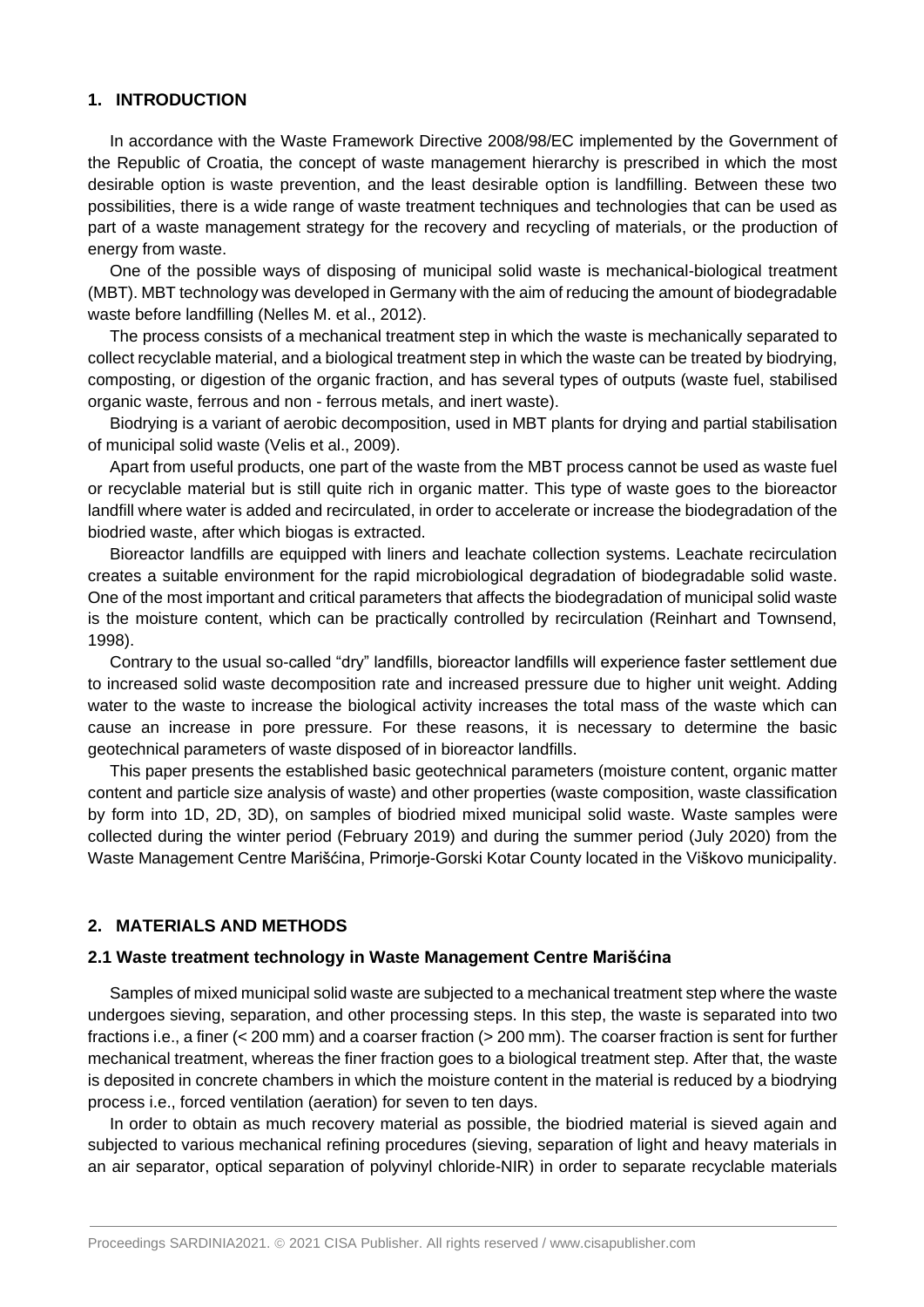(plastics, metals, non - ferrous metals). (Sarc et al., 2018)

In this stage of processing, the so-called methanogenic fraction, with maximum particle size of about 25 mm (Figure 1) is separated. This type of material is disposed of in a bioreactor landfill located within the Waste Management Centre Marišćina. After the closure of the bioreactor landfill and recirculation of the leachate, biogas should be produced.



Figure 1. Methanogenic fraction of biodried waste – winter sample

# **2.2 Sampling and storage**

The samples were delivered from the waste treatment plant in the Waste Management Centre Marišćina to the Laboratory for Environmental Engineering of the Faculty of Geotechnical Engineering, in plastic bags from which air was extracted by a hand pump to minimise biodegradation and unpleasant odours during transport of the samples to the laboratory. The sampling of the waste material for winter and summer periods is shown in Figure 2.



Figure 2. Sampling of the a) winter period sample; b) summer period sample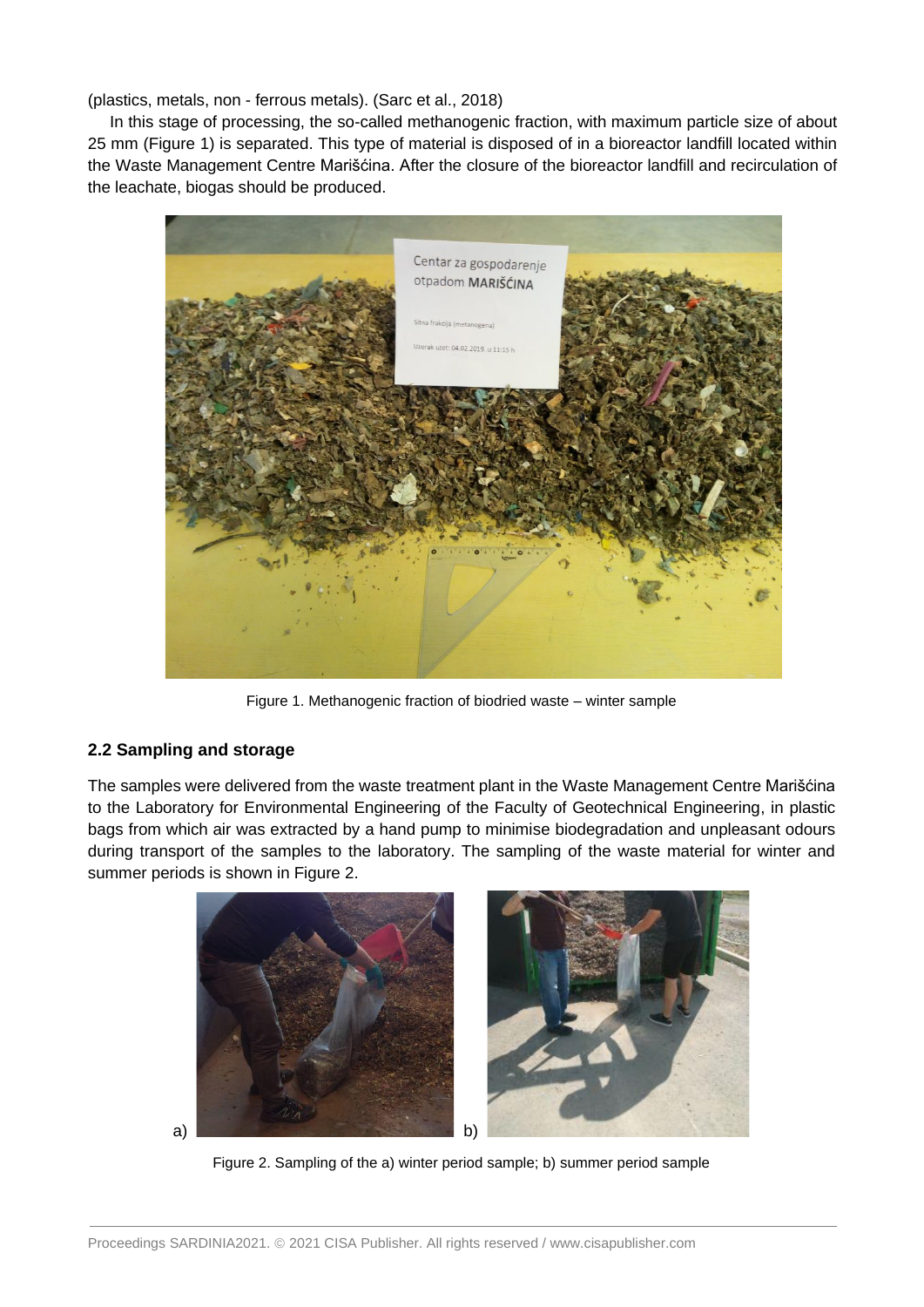# **2.3 Moisture content**

Moisture content was determined according to ASTM D 2216 standard for determining soil moisture by measuring mass before and after drying in an oven. Since it is a material rich in organic matter, the temperature in the dryer was 60°C (Figure 3).



Figure 3. Winter waste samples prepared for drying

# **2.4 Organic matter content**

The procedure for measuring the organic matter content was adapted and adopted from ASTM D 2974 standard for Moisture, Ash, and Organic Matter of Peat and Other Organic Soils. A representative sample of 50 g was prepared according to mass percentages shown in Table 1 and Table 2. Each waste component was weighed separately with a laboratory balance and placed in ceramic containers (Figure 4a). The organic matter content of waste samples was determined by ignition in a pre-calibrated furnace at 440°C over a period of 24 h (Figure 4b). Based on the difference in mass before and after the ignition, the percentages by weight of organic matter content were determined.



Figure 4. a) Weighing of samples with a laboratory balance; b) Ignition in furnace at 440°C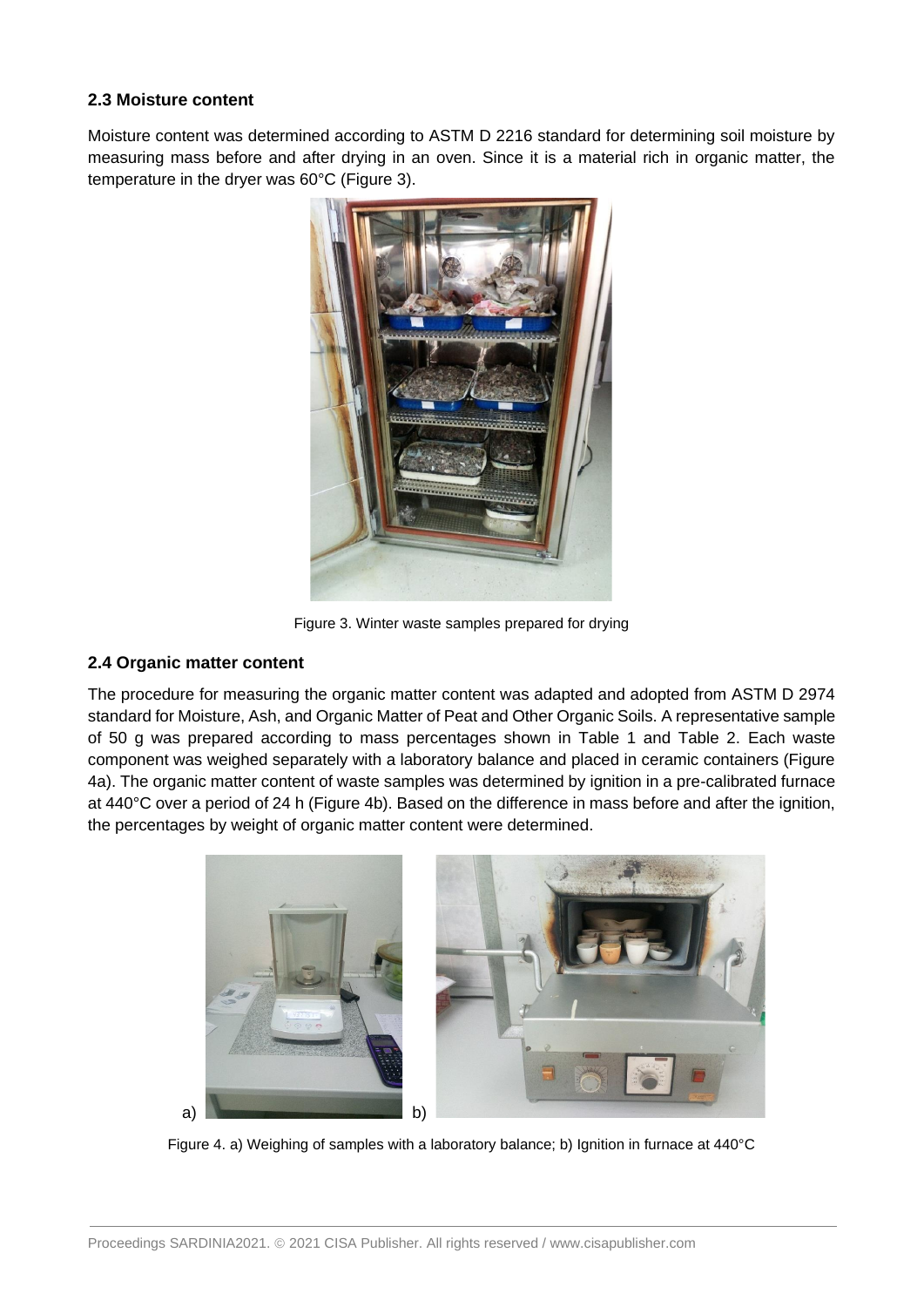#### **2.5 Waste composition**

Representative samples of 30 kg of mechanical-biological treated waste from the summer and winter periods were prepared with the quartering method. The quartering method involves scattering the sample on a solid surface and mixing well. It is then divided into four equal parts by means of a hand tool, of which two diagonally opposite parts are discarded. With the remaining two parts of the sample, the procedure is repeated, until a sufficiently small amount of representative sample is obtained for testing (approximately 1 kg samples in this paper for winter and summer periods). The individual components of the waste were manually separated (Figure 5) and weighed to determine the mass fraction of each waste component for each time period. The part of the waste that could not be identified or separated is a mixture of ingredients and is placed in the category "Unidentified".



Figure 5. Manual separation of fine fraction by waste components

#### **2.6 Particle size analysis**

A total of 25 samples for the winter period and 14 samples for the summer period were sieved on a series of sieves as follows: 31.5, 16, 8, 4, 2, 1 and 0.5 mm. The procedure for determining the particle size analysis of waste particles was adopted from ASTM D 422 standard (Particle-Size Analysis of Soils). Waste samples after drying in an oven at 60°C were sieved through a set of sieves as previously described for a minimum of 10 minutes. The masses of individual samples ranged between 231 and 600 g for winter period samples, whereas for summer period samples, the masses ranged between 154 and 330 g.

# **2.7 Classification of waste samples into 1D, 2D and 3D shapes**

The procedure for classifying materials into 1D, 2D and 3D particle sizes was made according to Velkushanova K. (2011b). The detailed procedure is shown below:

a) After the waste was manually sorted according to the composition of paper, plastic, glass, wood, etc. (Table 1 and Table 2), within each component of the waste based on the personal assessment of the researcher, the classification of particles by shape into 1D, 2D and 3D (Figure 8 and Figure 9) was again made manually. A total of two representative waste samples were separated for each time period, after which the mean values were calculated based on the mass percentages (Table 4 and Table 5). In addition, the size frequency of the classified materials mass fractions was calculated (see Table 6) with respect to the mean values of the total separated amounts of studied waste material from Table 4 and Table 5.

b) Unidentified waste was sieved on a 2 mm sieve due to the impossibility of classifying particles according to the shape, and thus separated into a fraction < 2 mm which contributes to the shear strength by friction, and > 2 mm which contributes to the tensile strength according to Velkushanova (2011a). This waste fraction is classified as 0D particle size and is considered to form a "matrix".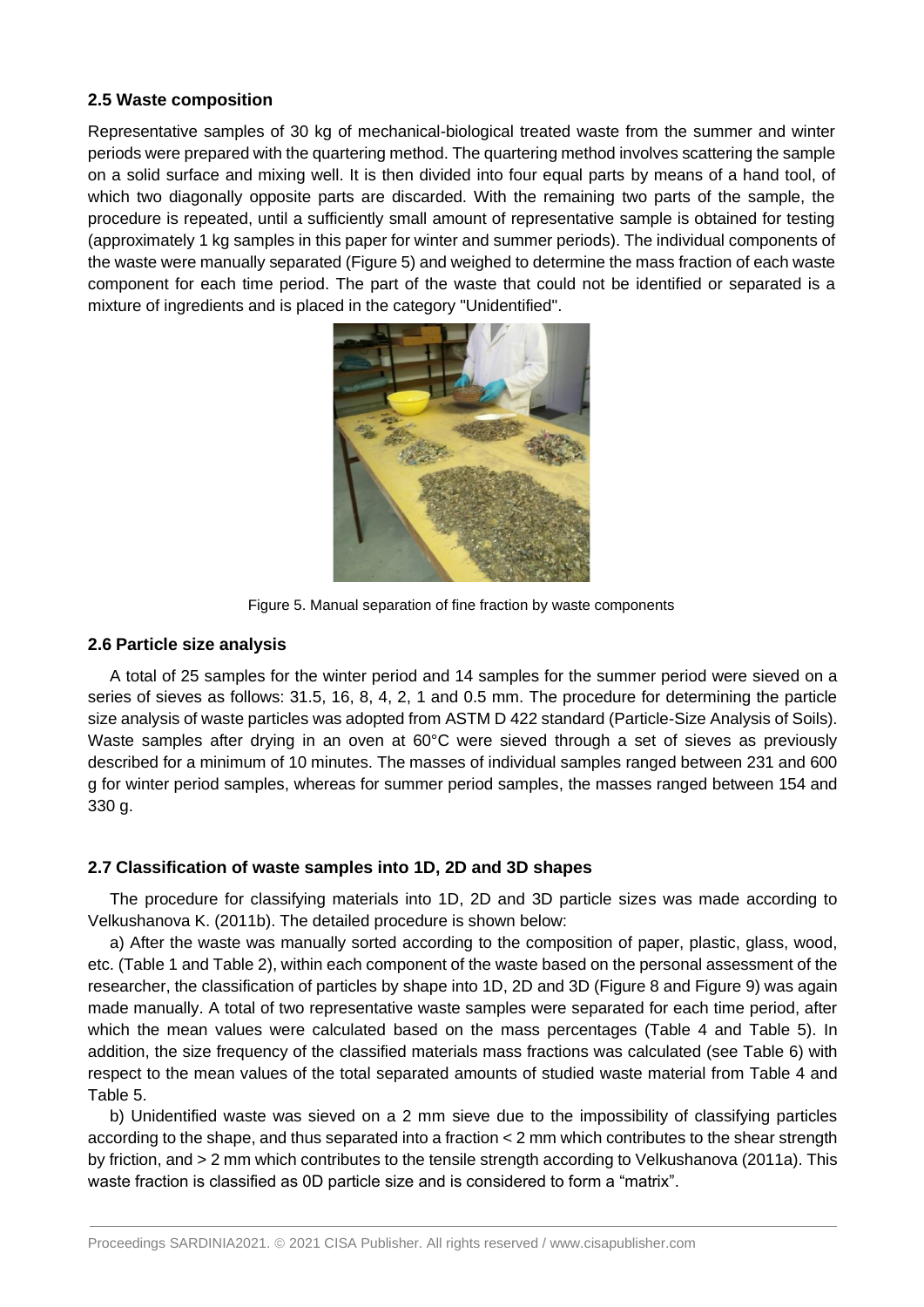# **3. RESULTS**

#### **3.1 Moisture content**

On a series of multiple samples, the moisture content for winter period material ranged from 5.44 to 10.84% with a mean value of 9.60%. For summer period samples, the moisture content ranged from 9.35 to 11.04% with a mean value of 10.13%. When calculating the mean value, the highest and lowest obtained moisture content values were not considered.

It can be seen that the moisture content results of both samples are low, which shows that both waste samples were successfully subjected to the biodrying process.

# **3.2 Organic matter content**

Based on the difference in mass before and after ignition in the furnace at 440°C for 24 h, the percentages by weight of organic matter burned during ignition were determined. The total weight percentage of biodegradable fraction for all components together was 51.6% for the winter period waste sample. For the summer period waste sample, the total weight percentage of biodegradable fraction for all components together was 55.3%.

#### **3.3 Waste composition**

Plastic, glass, paper/cardboard, rocks and kitchen waste were found to be the five most common components in the tested samples for the winter and summer periods (Table 1 and Table 2).

|                               | Sample 1                            |                           | Sample 2                            |                           |
|-------------------------------|-------------------------------------|---------------------------|-------------------------------------|---------------------------|
| Component                     | Mass of separated<br>components [g] | Percentage by<br>mass [%] | Mass of separated<br>components [g] | Percentage by<br>mass [%] |
| <b>Plastic</b>                | 69                                  | 6.36                      | 50                                  | 6.49                      |
| Textile                       | 2                                   | 0.18                      | 2                                   | 0.26                      |
| Glass                         | 129                                 | 11.90                     | 72                                  | 9.34                      |
| Metals                        | $12 \overline{ }$                   | 1.11                      | 6                                   | 0.78                      |
| Paper/cardboard               | 50                                  | 4.61                      | 37                                  | 4.80                      |
| Wood                          | 13                                  | 1.20                      | 9                                   | 1.17                      |
| Bones/skin                    | 3                                   | 0.28                      | 1                                   | 0.13                      |
| Rocks                         | 29                                  | 2.68                      | 22                                  | 2.85                      |
| Ceramics                      | 1.6                                 | 0.15                      | 6                                   | 0.78                      |
| <b>Rubber</b>                 | 0                                   | 0.00                      | 2                                   | 0.26                      |
| Kitchen waste<br>Unidentified | 34                                  | 3.14                      | 9                                   | 1.17                      |
| Unidentified > 2 mm           | 475                                 | 43.84                     | 317                                 | 41.12                     |
| Unidentified <2 mm            | 266                                 | 24.55                     | 238                                 | 30.87                     |
| Total                         | 1083.6                              | 100                       | 771                                 | 100                       |

Table 1. Mass values and percentages of individually separated components for the methanogenic fraction of studied material – winter period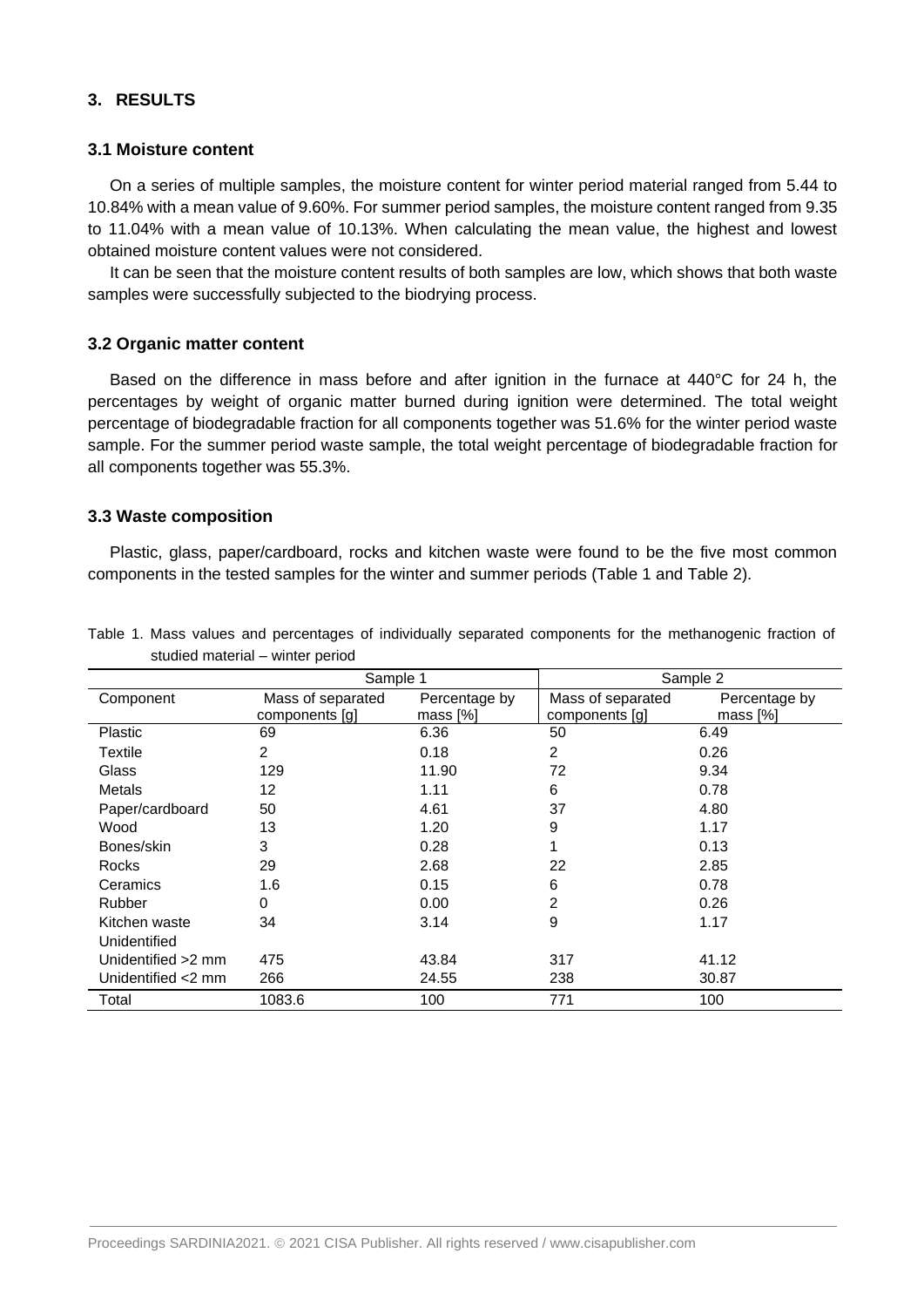|                    | Sample 1                            |                           | Sample 2                            |                           |
|--------------------|-------------------------------------|---------------------------|-------------------------------------|---------------------------|
| Component          | Mass of separated<br>components [g] | Percentage by<br>mass [%] | Mass of separated<br>components [g] | Percentage by<br>mass [%] |
| Plastic            | 73                                  | 6.26                      | 47                                  | 4.24                      |
| Textile            | 5                                   | 0.43                      | 7                                   | 0.63                      |
| Glass              | 100                                 | 8.58                      | 103.6                               | 9.34                      |
| <b>Metals</b>      | 11                                  | 0.94                      | 11                                  | 0.99                      |
| Paper/cardboard    | 54                                  | 4.63                      | 70                                  | 6.31                      |
| Wood               | 80                                  | 6.86                      | 40                                  | 3.61                      |
| Bones/skin         | 5                                   | 0.43                      | 3                                   | 0.27                      |
| Rocks              | 100                                 | 8.58                      | 14                                  | 1.26                      |
| Ceramics           | 7                                   | 0.60                      | 10                                  | 0.90                      |
| Rubber             | 7                                   | 0.60                      | $\overline{c}$                      | 0.18                      |
| Kitchen waste      | 17                                  | 1.46                      | 47.4                                | 4.27                      |
| Unidentified       |                                     |                           |                                     |                           |
| Unidentified >2 mm | 369                                 | 31.65                     | 439                                 | 39.59                     |
| Unidentified <2 mm | 338                                 | 28.99                     | 315                                 | 28.40                     |
| Total              | 1166                                | 100                       | 1109                                | 100                       |

Table 2. Mass values and percentages of individually separated components for the methanogenic fraction of studied material – summer period

Table 3 shows the mean values of two samples per time period of mass percentages of the composition of studied waste material for the winter and summer time periods. The mass percentages are calculated mean values of sample 1 and sample 2 from Table 1 and Table 2, respectively.

| Table 3. Mean values of mass percentages of the composition for the methanogenic fraction of biodried waste for |  |  |
|-----------------------------------------------------------------------------------------------------------------|--|--|
| winter and summer period                                                                                        |  |  |

| Component          | Mass percentages -<br>mean value [%] | Mass percentages – mean<br>value [%] |
|--------------------|--------------------------------------|--------------------------------------|
|                    | Winter period                        | Summer period                        |
| Plastic            | 6.43                                 | 5.25                                 |
| Textile            | 0.22                                 | 0.53                                 |
| Glass              | 10.62                                | 8.96                                 |
| Metals             | 0.94                                 | 0.97                                 |
| Paper/cardboard    | 4.71                                 | 5.47                                 |
| Wood               | 1.18                                 | 5.23                                 |
| Bones/skin         | 0.20                                 | 0.35                                 |
| Rocks              | 2.76                                 | 4.92                                 |
| Ceramics           | 0.46                                 | 0.75                                 |
| Rubber             | 0.13                                 | 0.39                                 |
| Kitchen waste      | 2.15                                 | 2.87                                 |
| Unidentified       |                                      |                                      |
| Unidentified >2 mm | 42.48                                | 35.62                                |
| Unidentified <2 mm | 27.71                                | 28.70                                |
| Total              | 100                                  | 100                                  |

Comparing mean values of mass percentages for the winter and summer waste sample from Table 3, it can be concluded that the summer sample contains significantly more wood and rocks while the other waste components are quite similar. Figure 6 shows the results of the mean values of mass percentages of the composition for both time periods as a graph with corresponding trendline.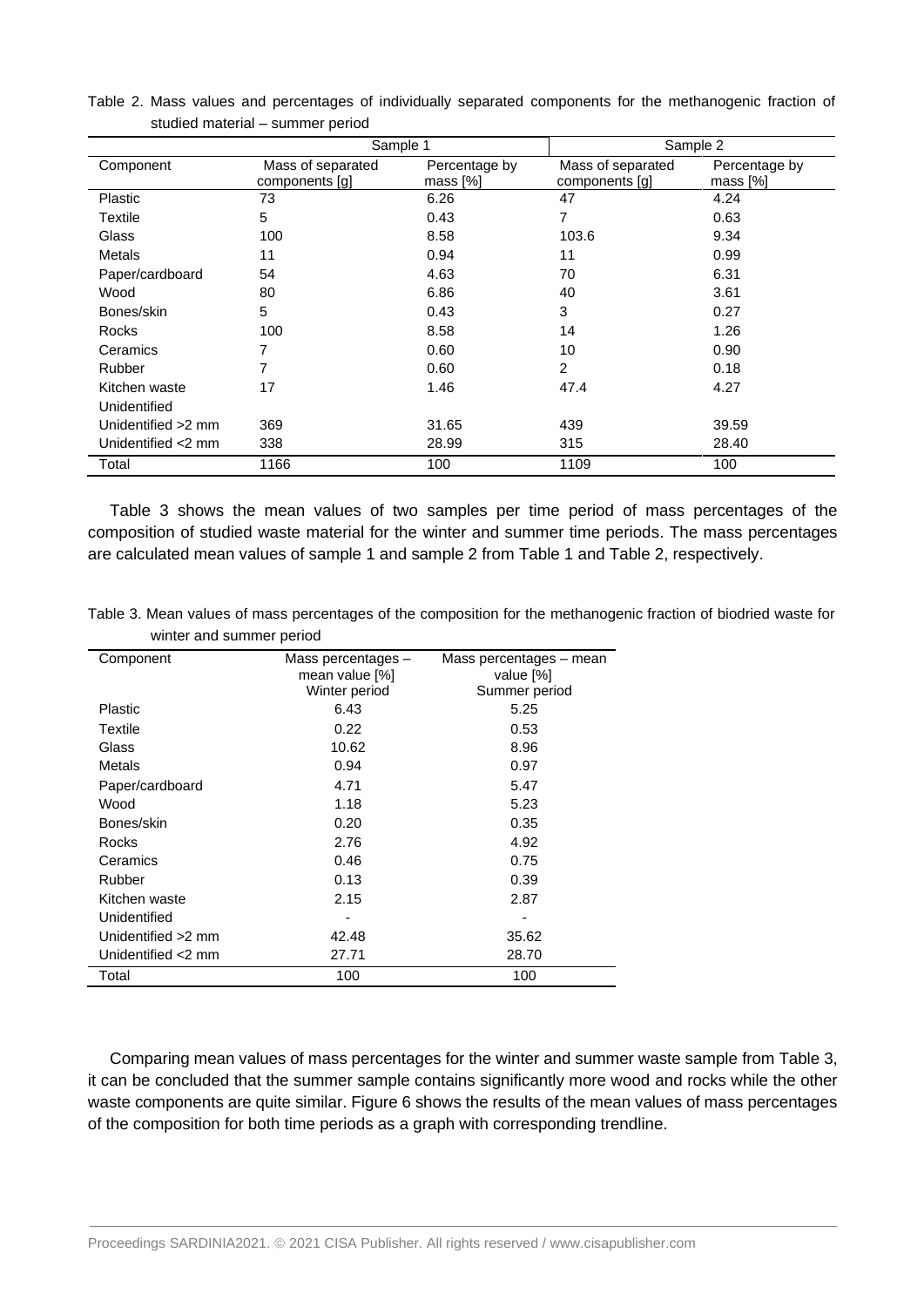

Figure 6. Mean values of mass percentages of waste components

All components, except wood, have a slope resembling the trend line indicating that the waste material sampled during the winter and summer periods is very similar.

# **3.4 Particle size analysis**

The mean value of the particle size distribution curve for the methanogenic fraction for the winter and summer samples from Waste Management Centre Marišćina is shown in Figure 7.

According to the USCS, the waste samples from Waste Management Centre Marišćina can be classified as coarse-grained material. The coefficient of curvature and the coefficient of uniformity for the average particle size distribution curve for the winter sample are  $Cc = 0.76$ , and  $Cu = 15.86$ , whereas for the summer sample  $Cc = 1.36$ , and  $Cu = 12.49$ , which means that both summer and winter waste material are well graded materials that can be compacted well.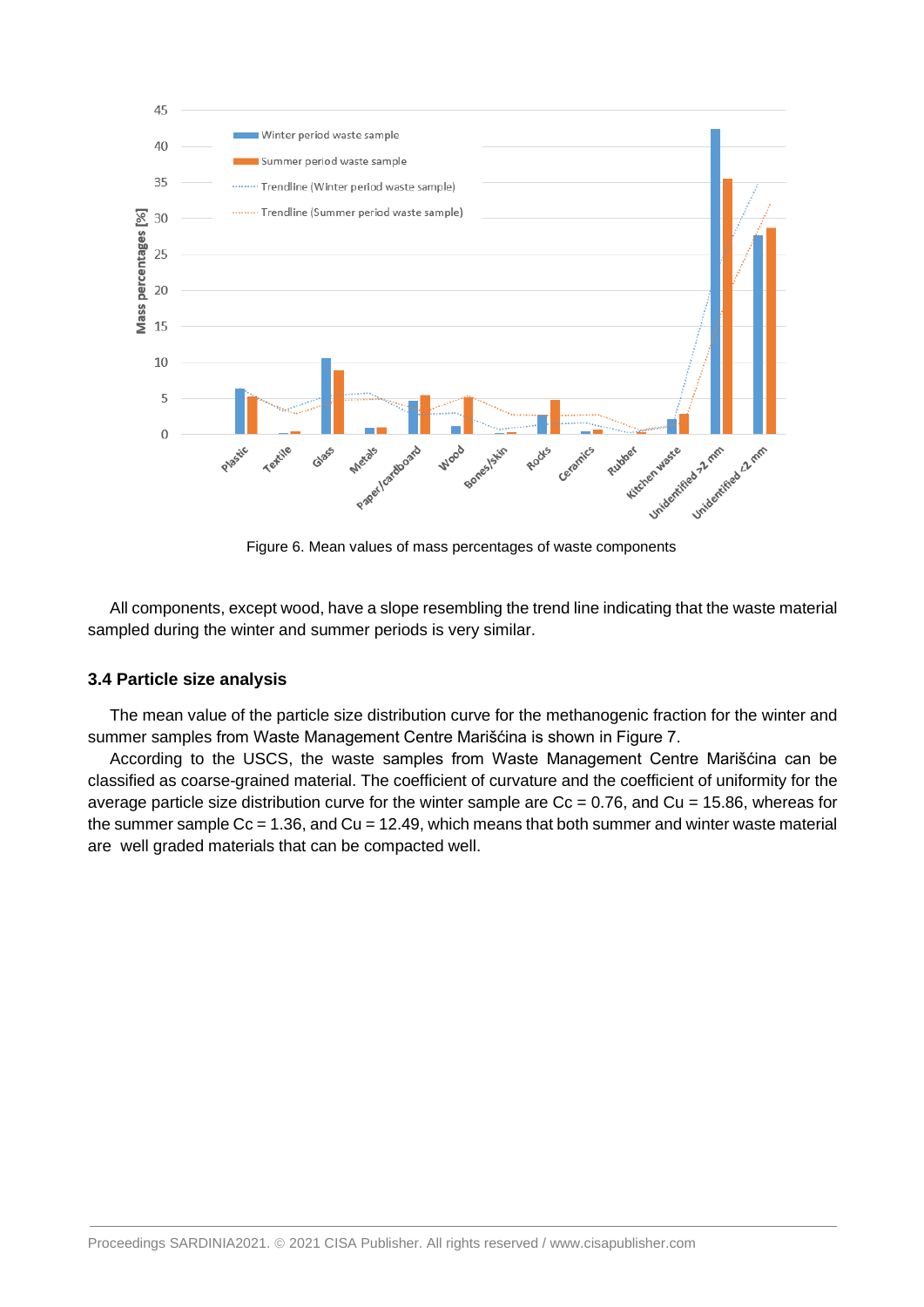

Figure 7. Mean values of granulometric curves of biodried waste for winter and summer period

In addition, two granulometric curves are shown in Figure 7 for UK and German MBT waste material carried out by Velkushanova (2011b). Both materials were subjected to a mechanical and biological (composting) treatment procedure. After the mechanical and biological treatment of UK waste, the maximum particle size was about 20 mm, whereas for the German waste, maximum particle size was about 60 mm.

From Figure 7 it can be concluded that even though both materials were sampled in different time periods, and taking into account that waste is a very inhomogeneus material, the winter and summer waste samples show very similar particle size distribution curves.

#### **3.5 Classification of waste samples into 1D, 2D and 3D shapes**

According to Velkushanova K. (2011a), in addition to particle size and type of material, particle dimensions can also affect the mechanical behaviour and formation of voids in the material. For this reason, a classification into 1D, 2D and 3D particle sizes was made on the observed material for the summer and winter periods (Table 4 and Table 5).

1D: fibres, rods and wires - one dimension is more pronounced (longer) due to the typical particle size. Such particles can act as a reinforcement thus increasing the shear strength of the material.

2D: foils and sheets - these particles are flat, have two pronounced dimensions (width and length) and one less pronounced (thickness). They can act favourably on the strength of a material or as elements directing or impeding the flow of fluid through larger accumulations of such material.

3D: bulky particles - these are round particles, pronounced in all three dimensions. Their effect on shear strength and fluid flow direction was characterised as neutral. They can be divided into compressible and incompressible particles. For the purpose of this research, the authors did not make the separation into compressible and incompressible particles.

Velkushanova K. (2011a) also made a classification of 0D particle sizes. These are grains where each dimension is smaller than the minimum significant length. In the present research, these particle sizes are Unidentified > 2 mm and Unidentified < 2 mm (see Table 1). For the winter period waste sample, about 70% of the tested material had too small a particle size (Unidentified < 2 mm and > 2 mm) to be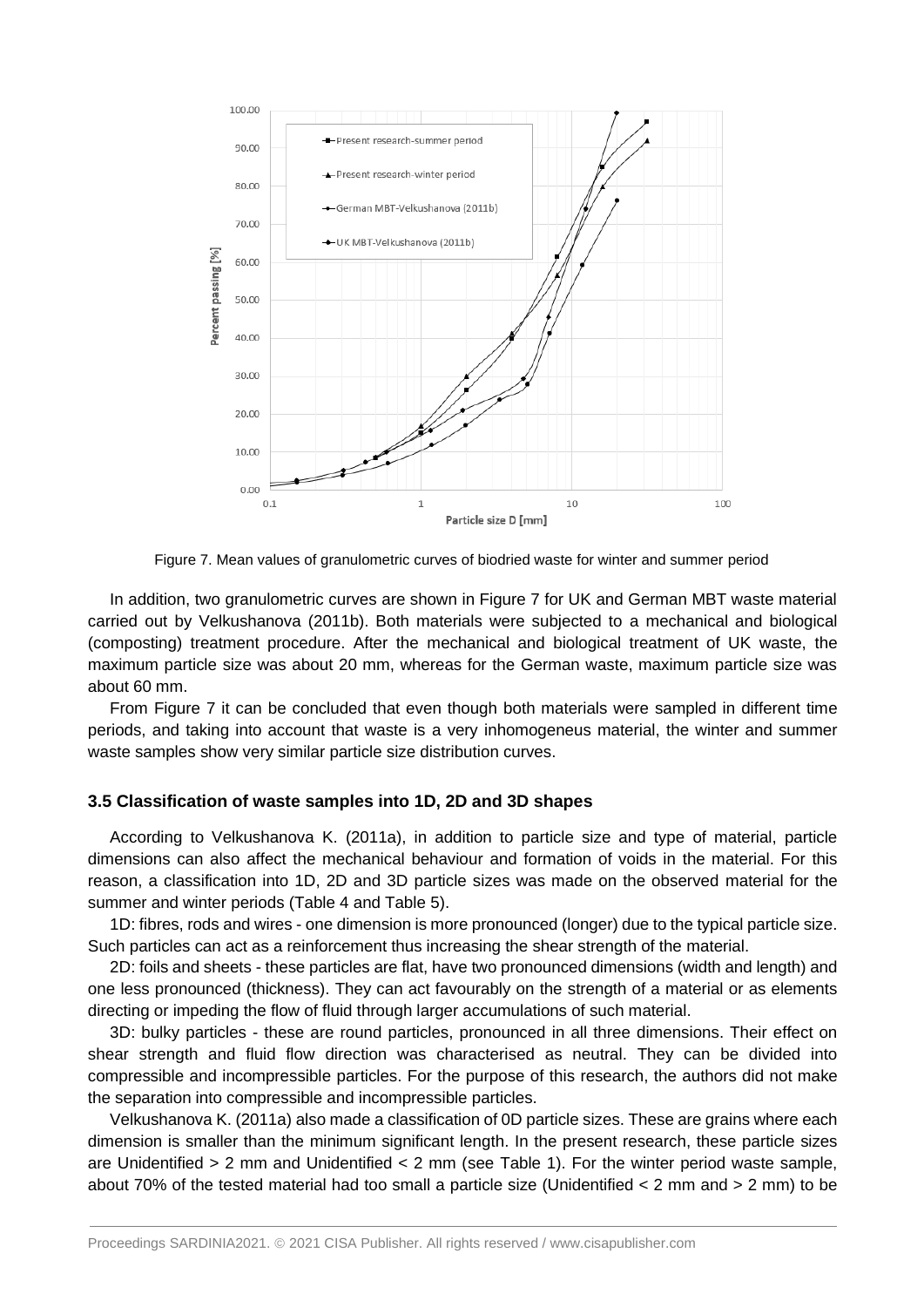able to determine the exact particle size dimension, whereas for the summer period, about 64% of the tested material was not able to be identified.

| Mean value-winter period |                |        |      |  |
|--------------------------|----------------|--------|------|--|
|                          | 1 D            | 2 D    | 3 D  |  |
|                          | g              | g      | g    |  |
| Plastic                  | 1              | 52     | 6.5  |  |
| <b>Textile</b>           | 0.05           | 1.35   | 0.6  |  |
| Glass                    | 0              | 100.5  | 0    |  |
| Metals                   | 2.8            | 1.7    | 4.5  |  |
| Paper/cardboard          | 0              | 32.3   | 11   |  |
| Wood                     | $\overline{2}$ | 5      | 4    |  |
| Bones/skin               | 0              | 0.1    | 1.9  |  |
| Rocks                    | O              | 0      | 25.5 |  |
| Ceramics                 | 0              | 1.3    | 2.5  |  |
| Rubber                   | O              | 0.3    | 0.7  |  |
| Kitchen waste            | 0              | 16     | 5.5  |  |
| Total mass [g]           | 5.85           | 210.55 | 62.7 |  |

Table 4. Mass of winter period waste sample classified according to particle shape (1D, 2D, 3D)

Table 5. Mass of summer period waste sample classified according to particle shape (1D, 2D, 3D)

| Mean value-summer period |      |       |       |
|--------------------------|------|-------|-------|
|                          | 1 D  | 2 D   | 3 D   |
|                          | g    | g     | g     |
| Plastic                  | 6.7  | 46.2  | 7.1   |
| <b>Textile</b>           | 1.2  | 1.65  | 3.15  |
| Glass                    | 11.7 | 56.9  | 33.2  |
| Metal                    | 4.3  | 4.95  | 1.75  |
| Paper/cardboard          | 4.5  | 28.1  | 29.4  |
| Wood                     | 53   | 2.65  | 4.35  |
| Bones/skin               | 0.45 | 0.6   | 2.95  |
| Rocks                    | 0    | 1     | 56    |
| Ceramics                 | 0    | 2.5   | 6     |
| Rubber                   | 0.65 | 1.15  | 2.7   |
| Kitchen waste            | 3.5  | 16.6  | 12.1  |
| Total mass [g]           | 86   | 162.3 | 158.7 |

**Mean value-summer period**

For the winter period waste sample, the most frequent 1D particle size dimension in Table 4 is metal, for 2D it's glass, and for 3D particle size, rocks.

The mean value of total mass of sample 1 and sample 2 of separated components in Table 1 is 927.3 g. It follows that of the amount of total classified material, 1D particle size made 0.63% of the sample by mass, 2D made 22.71% of the sample by mass, and 3D made 6.76% of the sample by mass. The rest of 69.90% goes to "Unidentified < 2 mm" and "Unidentified > 2 mm" (0D particle size).

For the summer period waste sample, the most frequent 1D particle size dimension in Table 5 is wood,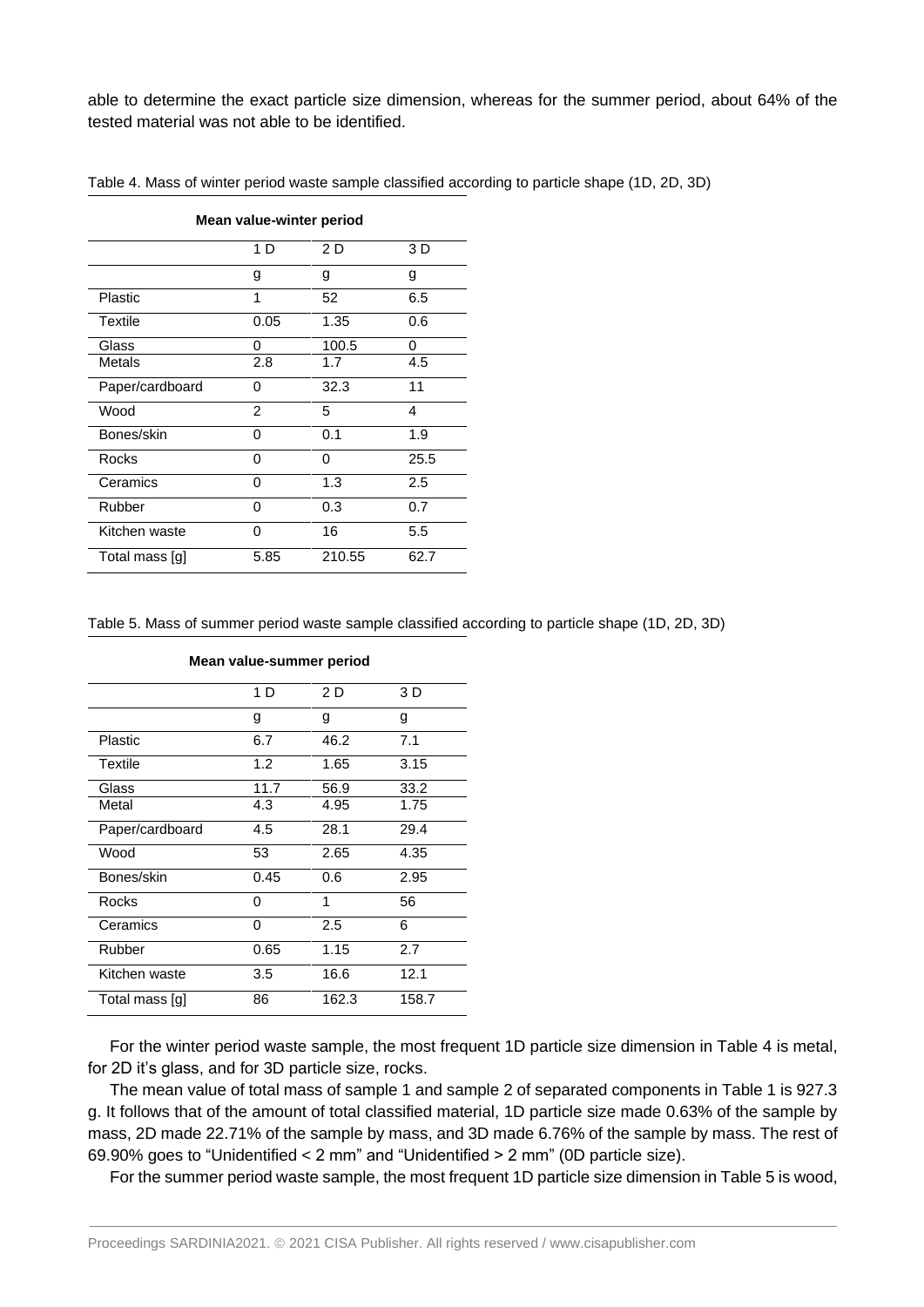for 2D it's glass, and for 3D particle size, rocks.

From a total of 1137.5 g of summer period sample separated (mean value of two separated samples – see Table 2), it follows that 1D particle size made 7.56% of the sample by mass, 2D made 14.27% of the sample by mass and 3D made 13.95% of the sample by mass. The rest of 64.22% goes to "Unidentified < 2 mm" and "Unidentified > 2 mm" (0D particle size).



Figure 8: a) wood, b) plastic, c) kitchen waste – winter period sample sorted by 1D, 2D and 3D particle shape



a) b) c) c) and c  $\mathbf{b}$ 

Figure 9: a) textile, b) metal, c) paper/cardboard – summer period sample sorted by 1D, 2D and 3D particle shape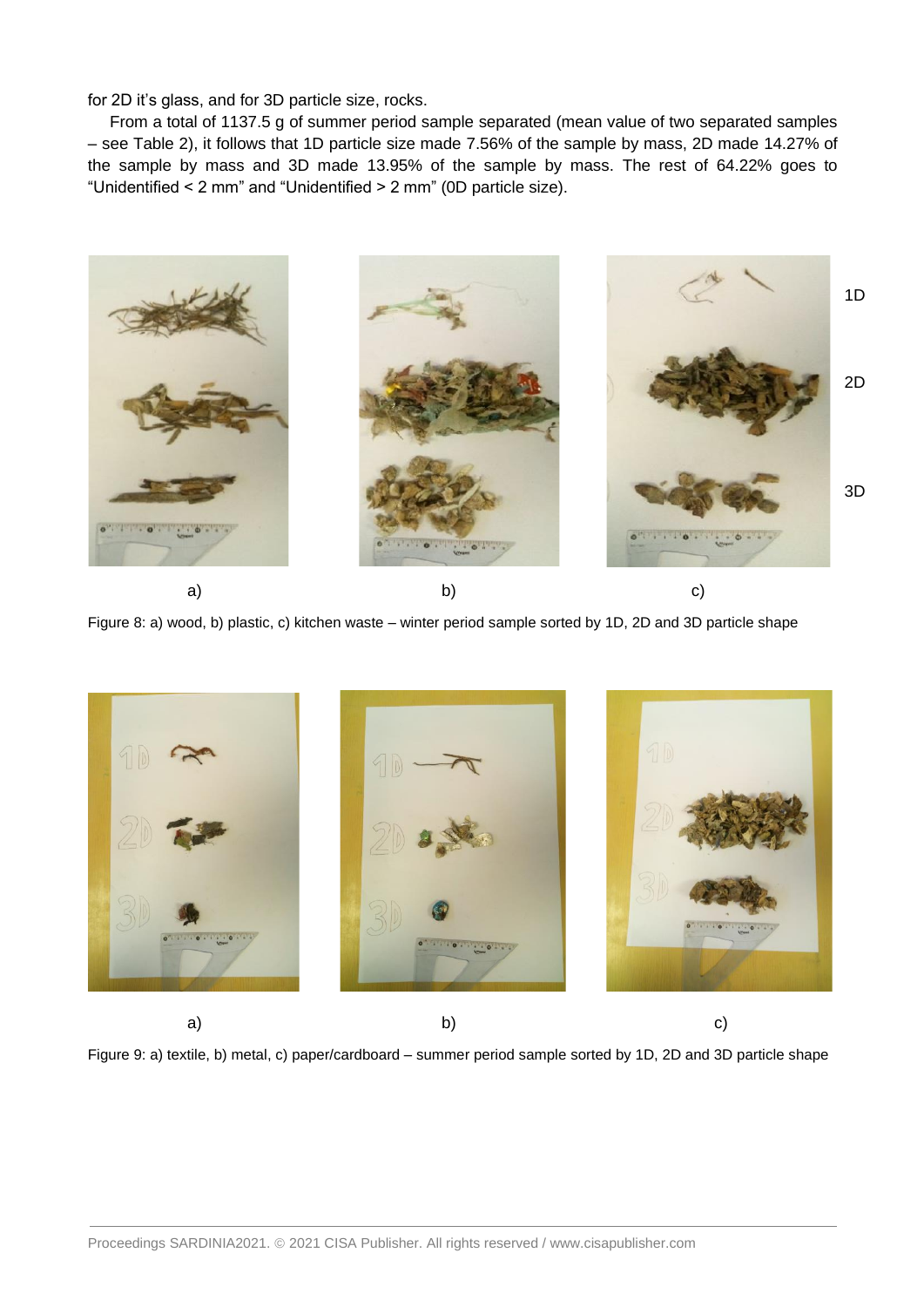Particle size classification of two MBT waste materials from Germany and UK, carried out by Velkushanova (2011b), is also presented in Table 6 for comparison purposes. The material used in that study was composted. For the present research, 0D particle size refers to percent of Unidentified < 2mm and Unidentified > 2 mm from Table 1, which could not be classified. 0D particle size from Velkushanova  $(2011a)$  are particles  $< 5$  mm.

| Particle size | Present research  | Present research  | German MBT | UK MBT     |
|---------------|-------------------|-------------------|------------|------------|
| dimension     | winter sample [%] | summer sample [%] | [%]        | <b>[%]</b> |
| 0D            | 69.90             | 64.22             | 27.0       | 29.1       |
|               | 0.63              | 7.56              |            | 3.4        |
|               | 22.71             | 14.27             | 23.2       | 23.3       |
| 3D            | 6.76              | 13.95             | 46.8       | 43.3       |
|               |                   |                   |            |            |

Table 6. Size frequency of the classified materials for present research and Velkushanova (2011b)

1D and 2D particle size can increase the shear strength of the material (particles like sheets, fibre, or strings) or they can impede or divert the flow (2D particle size like sheets), whereas 3D particle size are considered to be neutral on shear strength and flow paths (Velkushanova, 2011a). From Table 6 it can be seen that for the present research, both classified samples have very high amounts of 0D particle size which can form a "matrix" into which the other particles could potentially be embedded (Velkushanova, 2011a).

For the winter period sample, the most prevalent particle size (except 0D) is 2D, followed by 3D. For the summer period sample, the most frequent particle sizes (except 0D) are 2D and 3D with similar percentages.

Based on the size frequency of the classified 1D and 2D particle sizes that can have an influence on flow behaviour, it can be anticipated that materials from both time periods will have an influence to some extent on flow behaviour (recirculation of leachate), and therefore on the normal operation of bioreactor landfill.

# **4. CONCLUSIONS**

This paper shows the established basic geotechnical parameters and other properties such as waste composition, and waste classification by form into 1D, 2D and 3D shapes, of biodried waste material sampled in two different time periods from an MBT plant in Croatia. One biodried waste material was sampled in winter (February 2019) and the other one in summer (July 2020).

The aim of the research was to determine whether there are significant differences in the basic geotechnical and other properties of methanogenic waste from the winter and summer periods, which could consequently affect the mode of operation of the Bioreactor landfill during the year.

Although the test results show small differences, samples from both time periods are very similar and therefore they should not cause major differences in plant operation during the year.

The examined basic geotechnical and other parameters in this paper should contribute to a better understanding of the behaviour of the installed material and increase the capacity of waste material in the form of gas generation potential, which would reduce the total operating costs of the bioreactor landfill and reduce the volume of landfilled waste.

It should be noted that although Croatia is a very popular tourist destination, summer samples may not reflect the true picture of the tourist season due to the pandemic caused by the COVID-19 virus. For this reason, additional research should be conducted when the epidemiological situation improves.